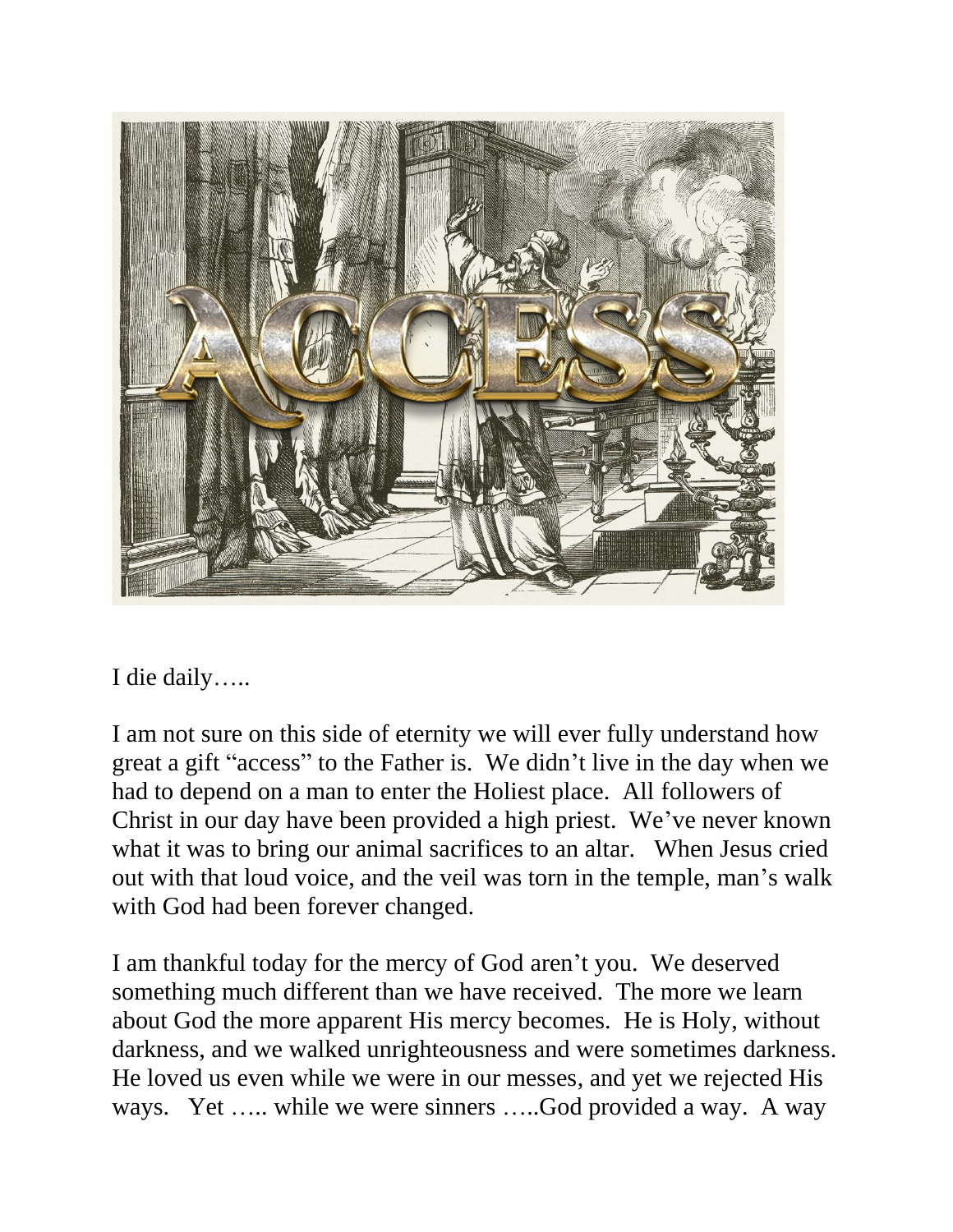for us to meet with Him. He tore that veil that had separated us from Him, and re-created us that we could have fellowship with a Holy God. We have been given the ability to be "holy as He is holy".

Now with boldness the followers of Christ can come before God. You don't have to come in fear, or in shame. You don't have to come before God with your list of dirty laundry from years past. You can approach God in faith, and with assurance. As I type, I can imagine how easily it would be to just see these words today and slip past them without taking in the magnitude of what's been done. It's a reason to worship! It's a reason to sing the praises of our God. The one that forgives, the one that cleanses, the one that renews, and then the one that provides for His people. Today we are a people ……that were not a people. Wow! I never want to forget that. I never want to stop saying Thank You with a whole heart.

My God is the God of the mercy seat. He's the greatest gift giver of all time. He has made His residence with me. I have access to the Father, I have His ear, I have His presence, I have abundant life……… "I have", because "He gave".

Lord ....what words can we use today to say Thank You. It just doesn't seem to be enough. When I sit today and think about what you have provided, I am somewhat ashamed that I haven't taken better advantage of it. Thank You for assurance ….I know I am yours! Thank you for the invitation….without it, I am still in a mess! Thank you for boldness – I don't come in fear, but with faith and confidence because of how You have loved me. Thank you for Loving me ….and Father, thank you for teaching me to love. You are worthy of our Praise……please accept that offering today. In Jesus name – AMEN

God bless – Pastor Paul